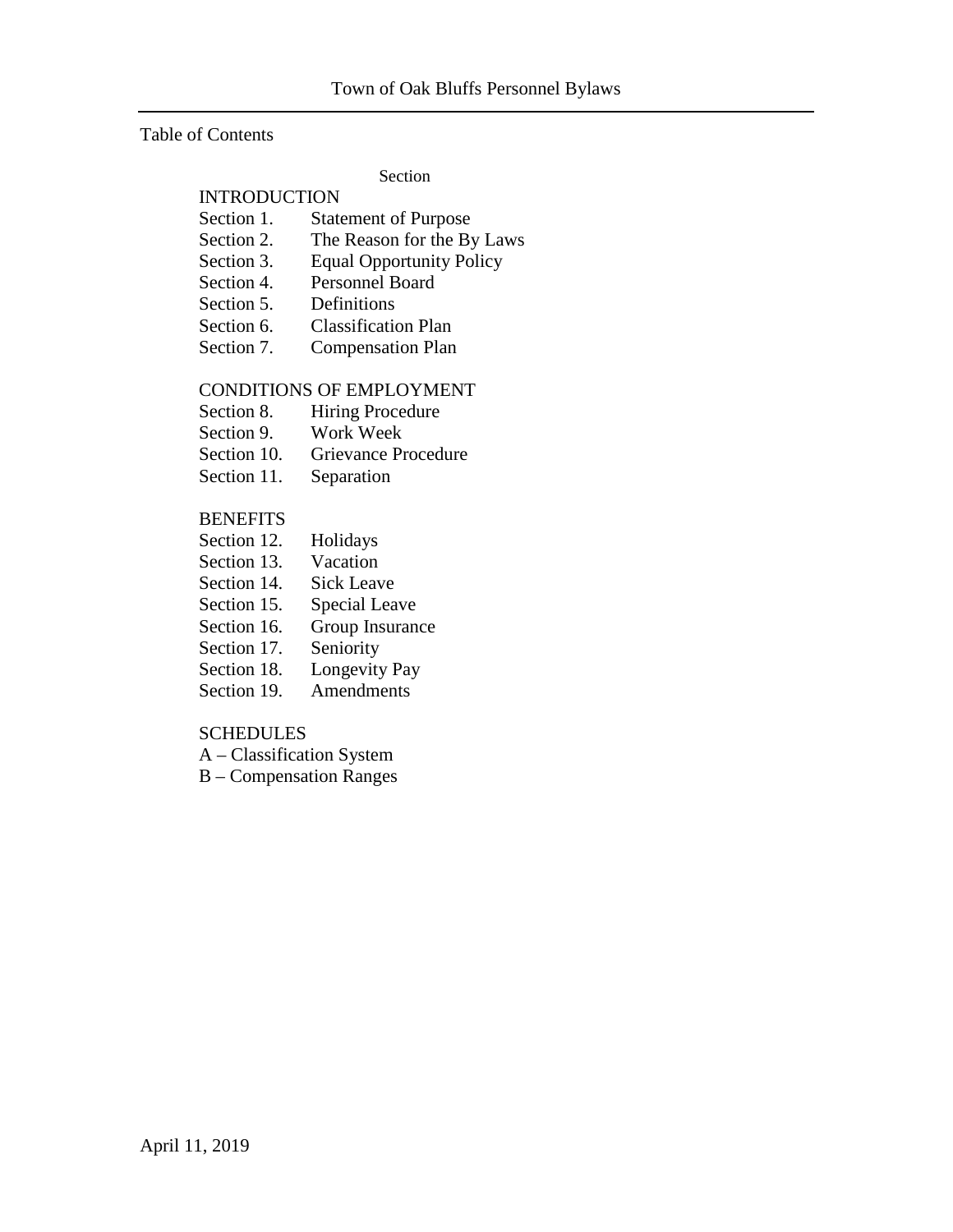#### **INTRODUCTION**

#### **Section 1. Statement of Purpose**

**The Personnel Board** with the authority of the registered voters assembled in Town Meeting, and conforming to the General Laws of the Commonwealth and the government of the Town of Oak Bluffs, stands charged to enhance the common welfare and the security of every employee covered by these By Laws.

All staff personnel, whether appointed, contracted or elected, together with the members of boards, committees and commissions, shall foster the same principle of shared responsibility, coordinated effort, mutual trust and corporate accountability in pursuit of the Town's goal.

#### **Section 2. The Reason for the By Laws**

| Purpose       | 2.1 |
|---------------|-----|
| Jurisdiction  | 2.2 |
| Authorization | 2.3 |

2.1. The Personnel By Laws provide for orderly personnel administration among employees in the service of the Town who are not covered by bargaining units. The By Laws set the basic guidelines for other Personnel procedures, as set forth in the rules and regulations of the Board.

2.2. According to MGL Chapter 40, Section 21, employees of the Town are fully subject to this By Law and to the authority of the Personnel Board, except those employees covered by bargaining units, those appointed by the School Committee, elected officials and those employees covered by professional service contracts. Exempt employees covered by professional services contracts may utilize Section 10 (Grievance Procedure).

2.3. Authorization for the provisions of this By-law, and for the operation of the Personnel Board, is Chapter 41, Section 108C of the Massachusetts General Law (MGL), together with any other state legislation which mandates municipal personnel administration. State laws and regulations always take precedence and prevail over Town By Laws however they may be written.

#### **Section 3. Equal Opportunity Policy**

The Town of Oak Bluffs is an equal opportunity employer and as such supports the objectives of equal opportunity in all phases of personnel action without regard to race, color, creed, gender, sexual orientation, national origin, disability, and/or age. The Town adheres to all of the requirements of federal and state legislation and of executive orders that prohibit discrimination.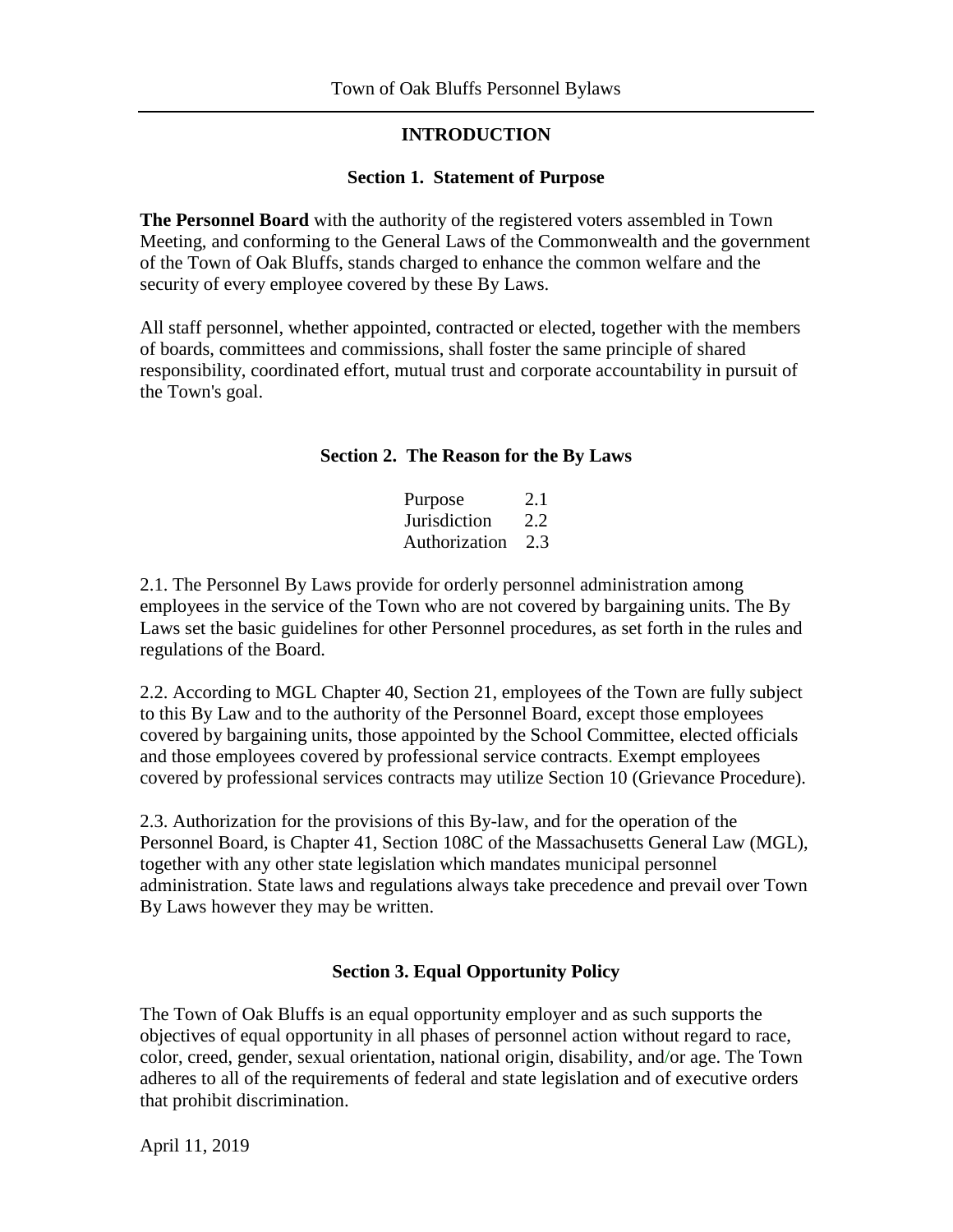#### **Section 4. Personnel Board**

| Composition             | 4.1. |
|-------------------------|------|
| Authority               | 4.2. |
| Organization            | 4.3. |
| Personnel Administrator | 4.4. |
| Counseling              | 4.5. |

#### **4.1. Composition**

4.1.1. Members - There shall be a Personnel Board of five (5) members who serve, without compensation, for terms of three years or to complete a three year term. No member shall be a regular full time employee of the Town.

4.1.2. Appointing Authorities **-** In order to ensure unique independence and jurisdiction, the Board members shall be appointed by different appointing authorities. Two (2) members shall be appointed by the Selectmen, one (1) by the Moderator and two (2) by the Finance and Advisory Committee.

4.1.3. Term - Terms will begin on July 1 of the appointing year, are for three years, and are staggered in three year cycles. The terms of the two additional members of the Board added by the amendment to this by-law voted at the Special Town Meeting on December 11, 2007 (one to be appointed by the Selectmen and one to be appointed by the Finance and Advisory Committee) shall begin immediately upon the Town's adoption of this amendment and their respective appointments, and shall continue through June 30, 2010.

4.1.4. Additional Terms - Members may serve additional terms if they submit a formal application to, and are duly re-appointed by their respective appointing authority. The Town Administrator will remind appointing authorities of the names of their respective appointees, their expiration date(s) and whether they choose to be appointed for another term.

#### **4.2. Authority**

4.2.1. The Board is vested with all the powers and duties specified in Massachusetts General law. Chapter 41, Section 108C. Additionally, the Board shall act in an advisory capacity to the Selectmen and Town Administrator with respect to those employees covered by union and professional services contracts.

4.2.2. The Board is vested with the authority to make the necessary rules and regulations for the administration of the classification and compensation plans, grievance procedures and other personnel functions assigned by Town Meeting vote.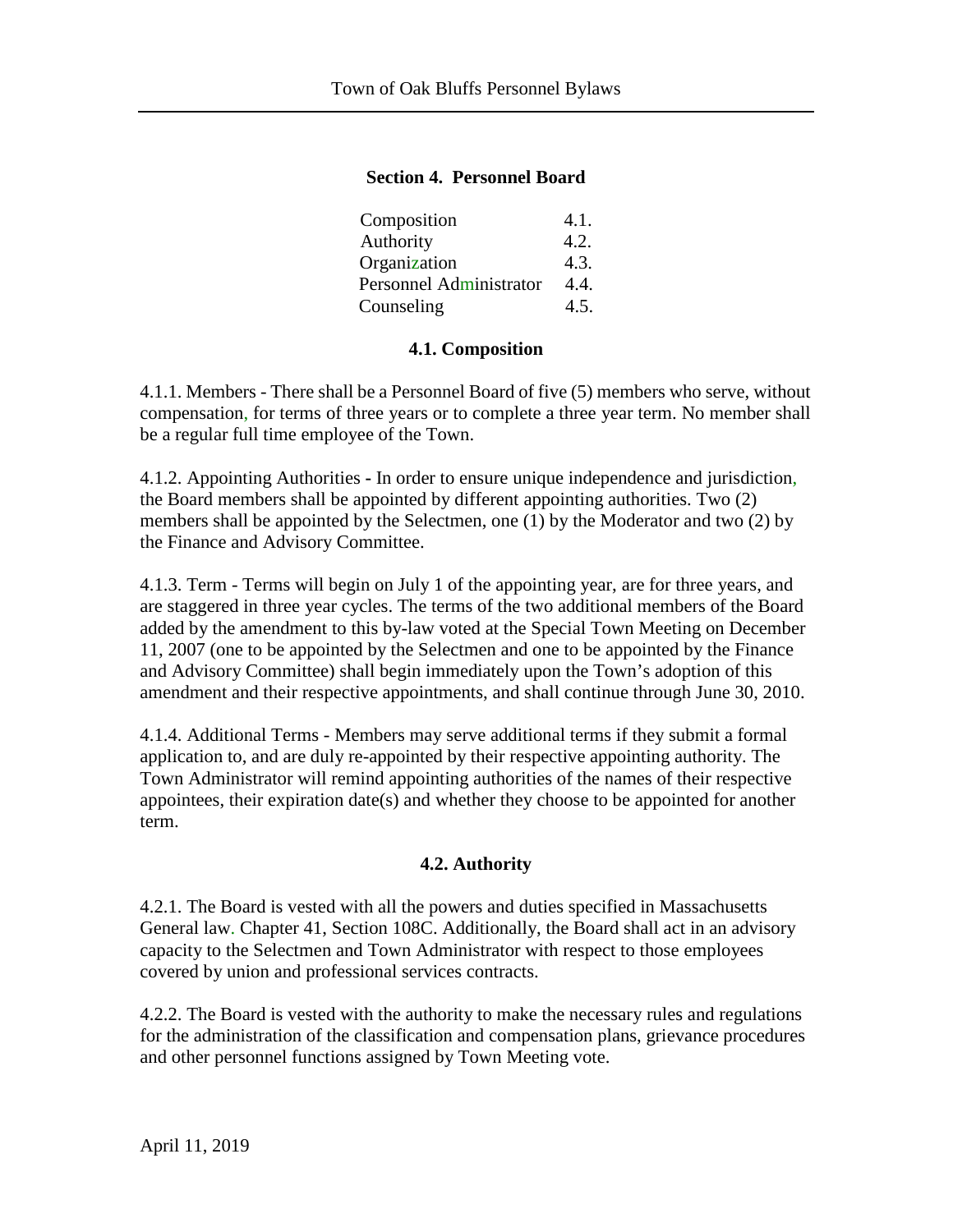4.2.3 Modifications of this By Law must be approved by vote of the next Town Meeting following the modification to become incorporated into this By Law.

### **4.3 Organization**

4.3.1. The Board shall organize every May and elect a Chair and Vice Chair who will assume immediate responsibility.

4.3.2 On all Board actions, every member is required by statute to register a vote or to formally abstain. A quorum of at least three (3) members constitutes a meeting; in the event of a tie vote, the motion shall be defeated per Robert's Rules of Order.

4.3.3. The Town Administrator is responsible for the implementation of the Board's votes, as the Board may direct. The Chair does not represent the Board in any way without the Board's explicit direction.

4.3.4. The Chair, at his or her discretion, is responsible for sharing with the Board all formal and informal communications received and sent.

4.3.5. Between meetings, the Chair may call a special meeting when a matter arises that requires immediate action. A majority of the Board may require the Chair to call a special meeting.

4.3.6. If a Personnel Board member is absent from 3 consecutive regular meetings without notice, the Chair may consider the post to be vacant and proceed to fill the position in accordance with 4.1.2.

4.3.7. The Board shall submit an annual report to the Selectmen, the Finance Committee and the Moderator for presentation to the Annual Town Meeting.

#### **Section 5. Definitions**

| Structure               | 5.1. |
|-------------------------|------|
| Classification          | 5.2. |
| Compensation            | 5.3. |
| Administration          | 5.4. |
| Periods of Employment   | 5.5. |
| <b>Probation Period</b> | 5.6. |

#### **5 .1 Structure**

5.1.1. Board *-* The Personnel Board as described in Section 4.

5.1.2. Employer - The Town of Oak Bluffs/also Town.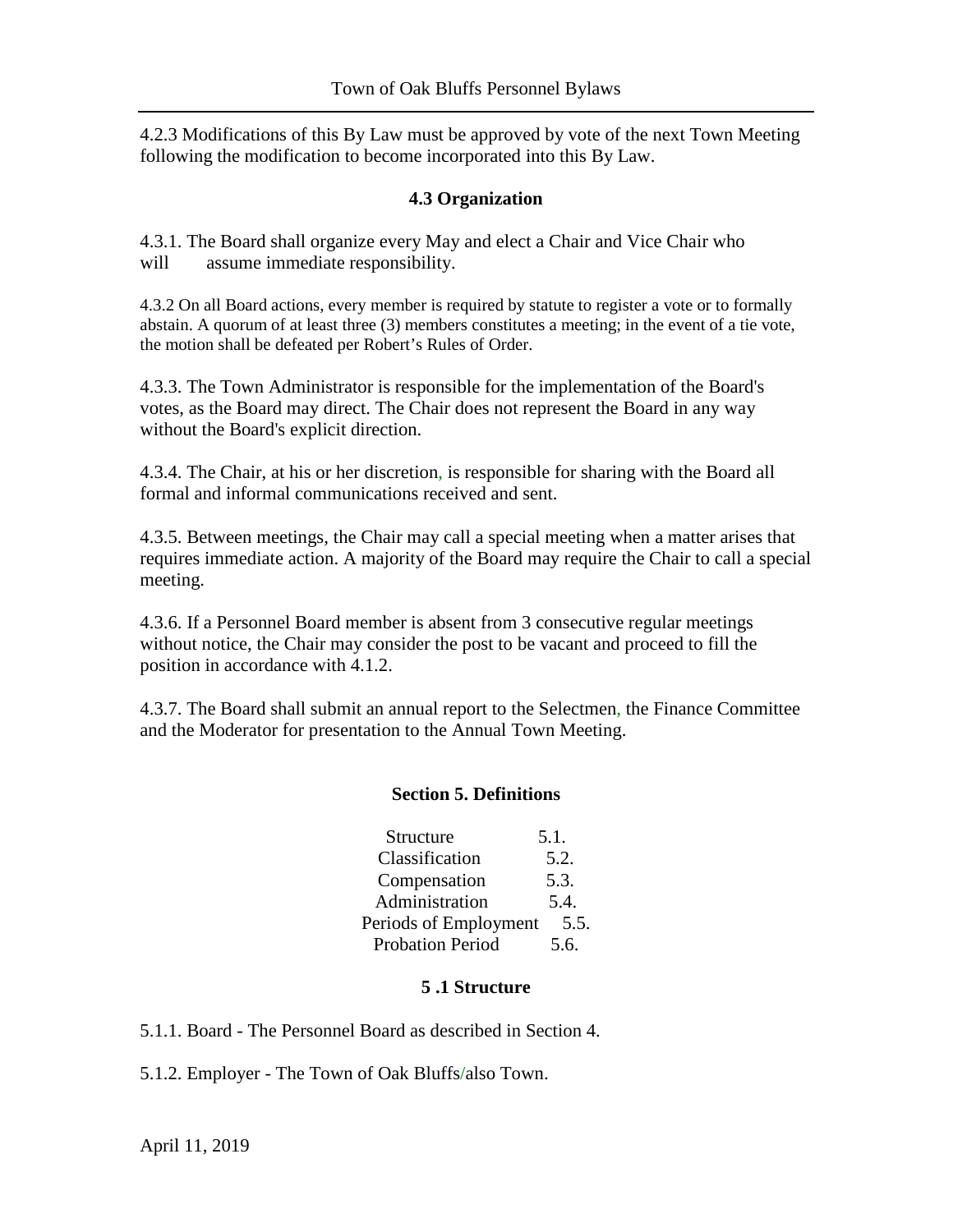5.1.3. Town Meeting *-* an assembly of registered voters, the highest authority of local government.

5.1.4. By Law- an abbreviation for "a law enacted by vote of the town meeting."

### **5.2 Classification**

5.2.1. Position *-* an office or job in the service of the Town with certain responsibilities and duties requiring the full-time, part-time or seasonal employment of one person.

5.2.2. Class *-* A group of positions with sufficiently similar responsibilities so that

- 1. All may be designated by one title,
- 2. The same qualifications may be required of all incumbents,
- 3. The same tests of fitness to perform may be used
- 4. The same scale of compensation may be applied.

5.2.3. Group **–** An occupational class of employees

5.2.4. Classification Plan. *-* Class titles listed in Schedule A.

#### **5.3 Compensation**

5.3.1. Compensation Plan - Pay rates for fall-time, part-time, seasonal, casual and temporary positions, both hourly and salaried, prepared by the Board and approved by the Selectmen and/or approved by Town Meeting vote.

5.3.2. Compensation Schedules - Charts which summarize the compensation plan.

5.3.3. Exempt - The payroll status of employees who are not eligible for the time-and-ahalf pay for hours worked over forty in a work week. The categories of exemption are set out in detail under the Fair Labor Standards Act, its regulations and state law.

5.3.4. Pay Grade - A range of salary and wage rates, from a hiring rate to a maximum rate.

5.3.5. Rate - A sum of money designated as compensation for work performed for a specific period.

5.3.6. Increment *-* The monetary difference between steps in a given range.

5.3.8. Minimum Rate *-* The lowest rate in a pay range, at which an employee is normally hired and also known as the starting rate unless another rate has been specifically authorized.

5.3.9. Maximum Rate - The highest rate in a pay range.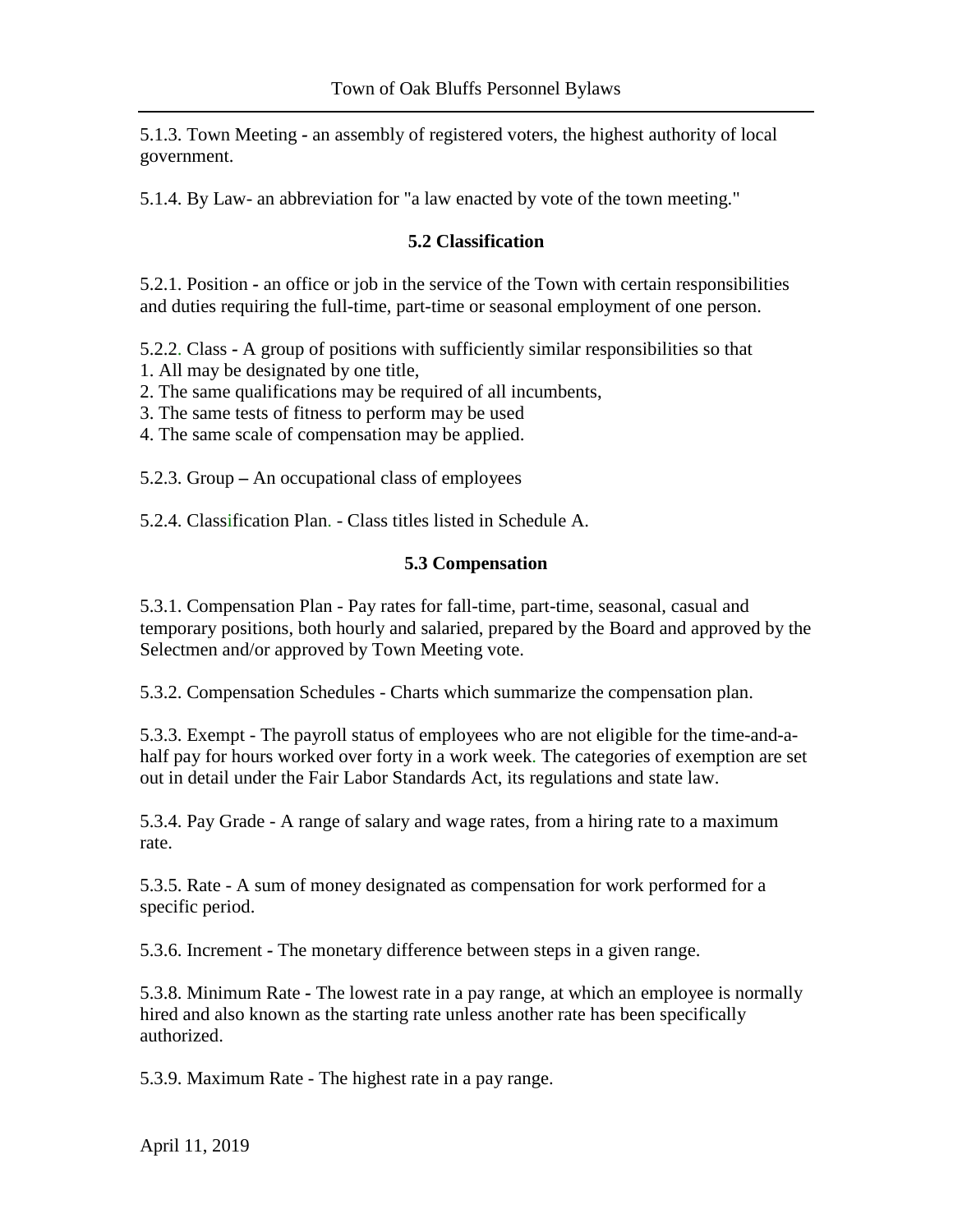5.3.10. Range – the monetary difference between the minimum and the maximum amounts in a pay grade

5.3.11. Anniversary Date – The date an employee was originally hired. Except for a break in service, the anniversary date does not change under any circumstances. Where someone has left employment with the Town and is subsequently rehired, the anniversary date is the date of rehire.

5.3.12. Review Date - The date when an employee's work performance is evaluated. The first review shall be conducted six months after hire. Subsequent reviews shall be conducted yearly thereafter.

5.3.13. Lateral Transfer- A move by an employee from a position in one grade/classification to another position at the same grade/classification within the same department, or to another department.

5.3.14. Promotion - A move from one grade/classification to a higher grade/classification.

# **5.4. Administration**

5.4.1. Department - Any functional unit, including boards, committees, commissions, or other operating agencies of the Town which is subject to this By-Law.

5.4.2. Department Head *-* The individual responsible for management of a department.

5.4.3. Employer - Town of Oak Bluffs.

5.4.4. Appointing Authority - The elected office or board of the Town vested with hiring authority.

5.4.5. Supervisor -the individual so named by a department who may direct employees under his or her supervision.

5.4.6. Supervisory authority may include the responsibility for appointments and dismissals and for training employees within their supervision.

5.4.7. Administrator *-* may hold a management position, including responsibility for day to day direction of a department, but may not necessarily supervise other employees.

5.4.8. The Town Administrator is the chief executive officer, accountable to the Board of Selectmen as outlined in M. G. L. Chapter 41 Section 108N and Town By Law.

# **5.5. Periods of Employment**

5.5.1. Full-time Employment *-* A regular work schedule of thirty-five or forty hours per week over a full year, except for authorized leaves.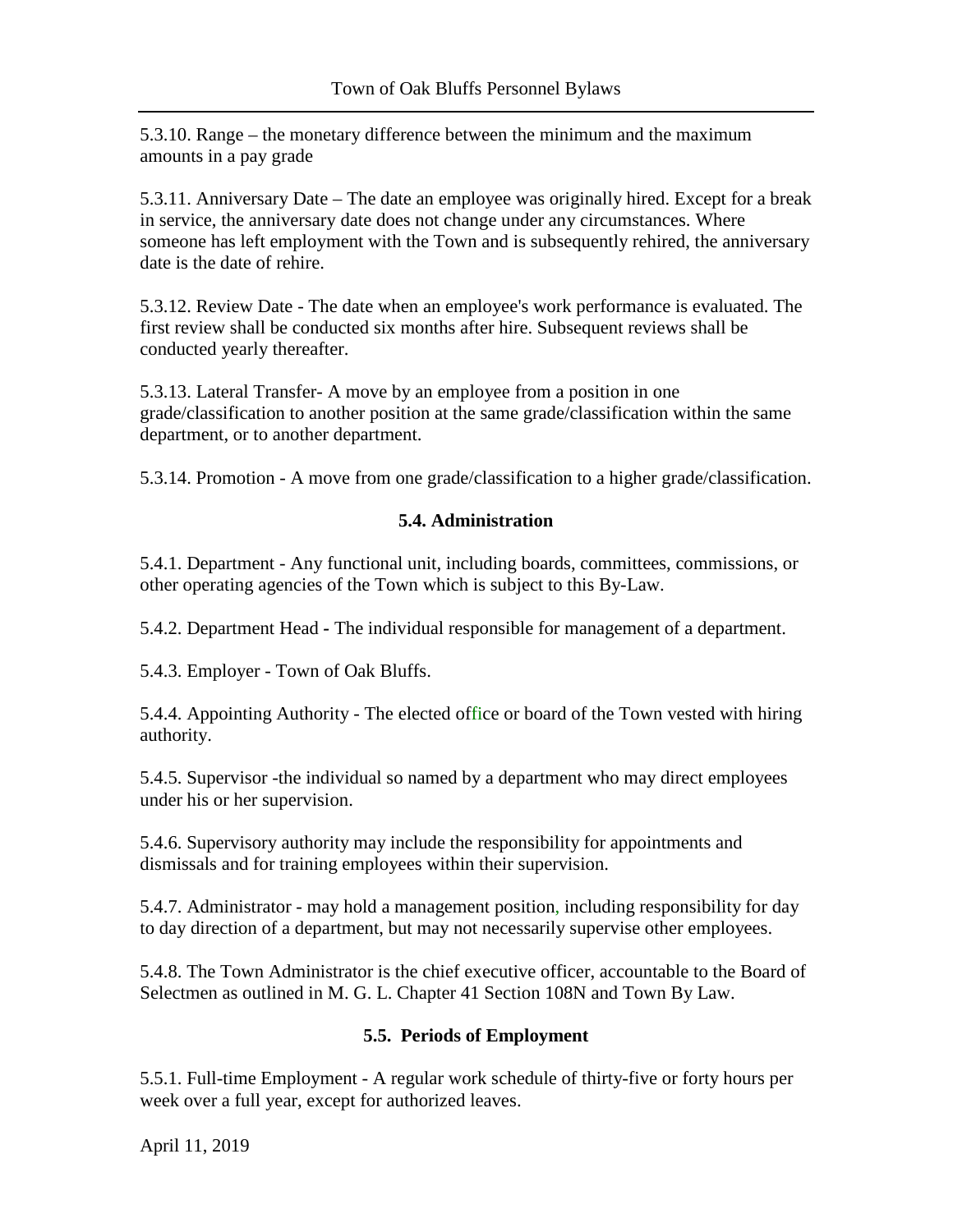5.5.2. Part-time Employment - A regular schedule less than thirty-five hours a week.

5.5.3. Continuous Employment – Full time or part-time employment without interruption except for authorized leaves.

5.5.4. Seasonal Position – A position which requires the employment of one or more employees hired for a recognized period.

### **5.6 Probation Period**

5.6.1 All newly appointed and promoted employees shall be required to successfully complete a probationary period to begin immediately upon the employee's starting date or promotion date and to continue for a six (6) month period. The probationary period shall be used by the appointing authority and department head to observe and evaluate the employee's attitude, conduct and work habits.

5.6.2 Upon expiration of the probationary period the appointing authority shall notify the probationary employee in writing that:

(a) The employee's performance meets satisfactory standards and the individual will be retained in the position.

(b) The employee's performance due to extenuating circumstances, require additional observation and that the probationary period will be extended an additional period of time not too exceed three (3) months, the employee will be informed of the reasons for the extension.

(c) The employee's performance, attitude, conduct was unsatisfactory and termination will occur.

5.6.3. The employee at any time during the probationary period may be removed by an appointing authority if it is revealed that the employee intentionally falsified information relating to the application for employment, was unable or unwilling to perform the required duties, or displays conduct, habits or dependability which did not merit continuing the employee in the position. The employee shall be notified in writing of the reasons for the termination and the effective date of the action. The employee may not appeal the termination.

# **Section 6. Classification Plan**

| Description          | 6.1 |
|----------------------|-----|
| <b>New Positions</b> | 6.2 |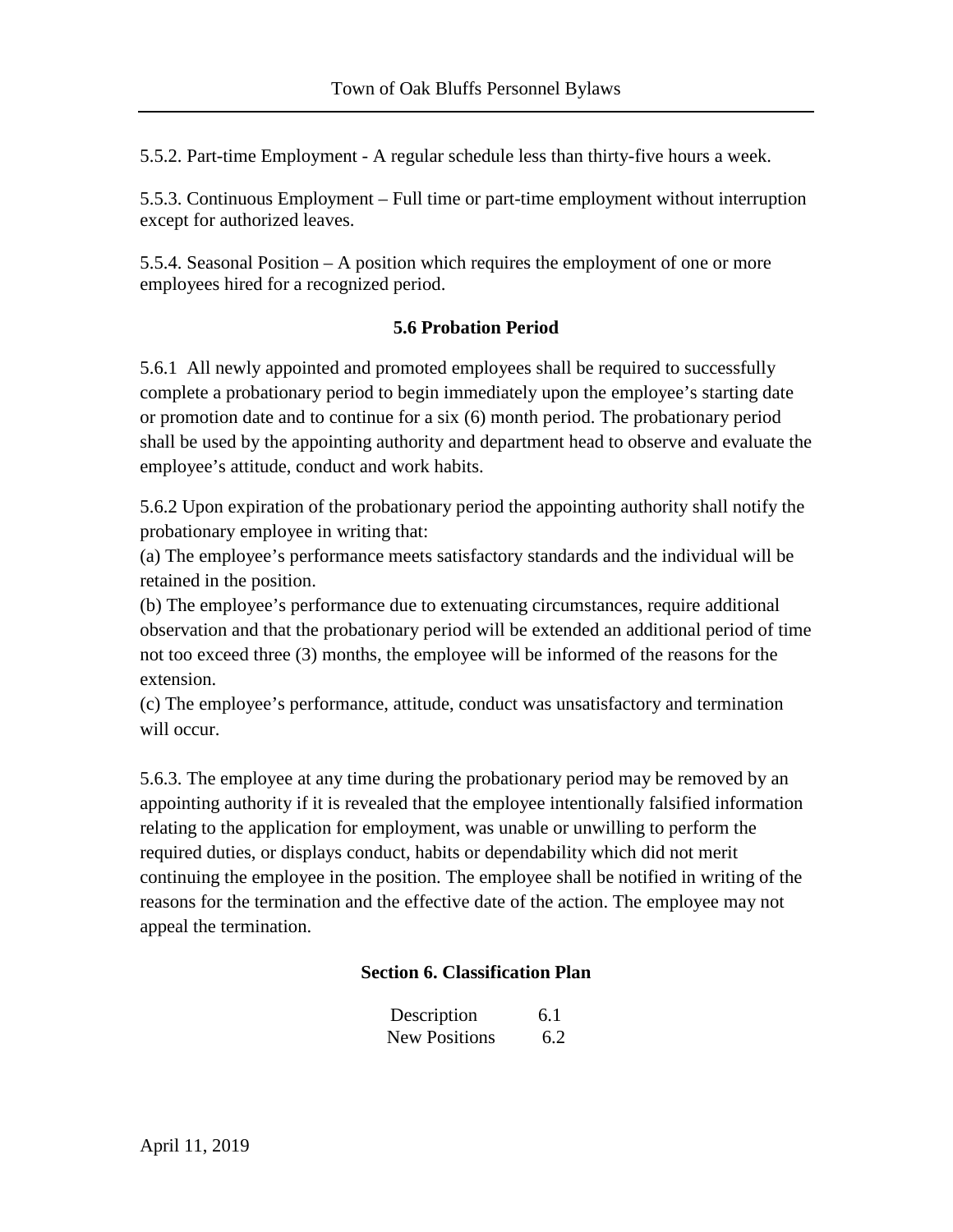### **6.1 Description of Classification Plan**

6.1.1. The group and classes which appear in Schedule A of the Addenda to this By Law are collectively designated as the Classification Plan.

6.1.2. Positions in the service of the Town, except those which are excluded in Section 2.2, are covered by this By Law and are classified by the titles listed on Schedule A.

6.1.3. The Classification Plan may be amended by an Annual or Special Town Meeting.

6.1.4. The Class titles in the Plan are grouped according to the departments to which they are assigned, and designated with reference to the compensation grade to which each is allocated.

6.1.5. Wage schedules are updated each fiscal year following approval by Town Meeting of any changes.

6.1.6. The Classification Plan may be amended by an Annual or a Special Town Meeting.

### **6.2 New Positions**

6.2.1. Subject to available department funds, a department may request that a new position become effective immediately. The Personnel Board may provisionally approve the position subject to the department's budget and pending voter approval at the next Town Meeting. All such positions must be matched to an appropriate grade and notice of provisional status shall be given to the affected employee and department head.

6.2.2. If the duties of a previously authorized position are changed, the new position may be assigned a new classification and placed within the grade/pay range for that classification only upon request by the department and approval of the Personnel Board, and contingent upon the availability of department funds.

# **Section 7. Compensation Plan**

7.1 Pay 7.2 Evaluations 7.3 New Hires

# **7.1. Pay**

7.1.1. The term "compensation", as used in this By Law,

#### **7.2 Performance Evaluations**

7.2.1. All regular employees covered by these By Laws must have an annual performance evaluation 30 days prior to their evaluation review date.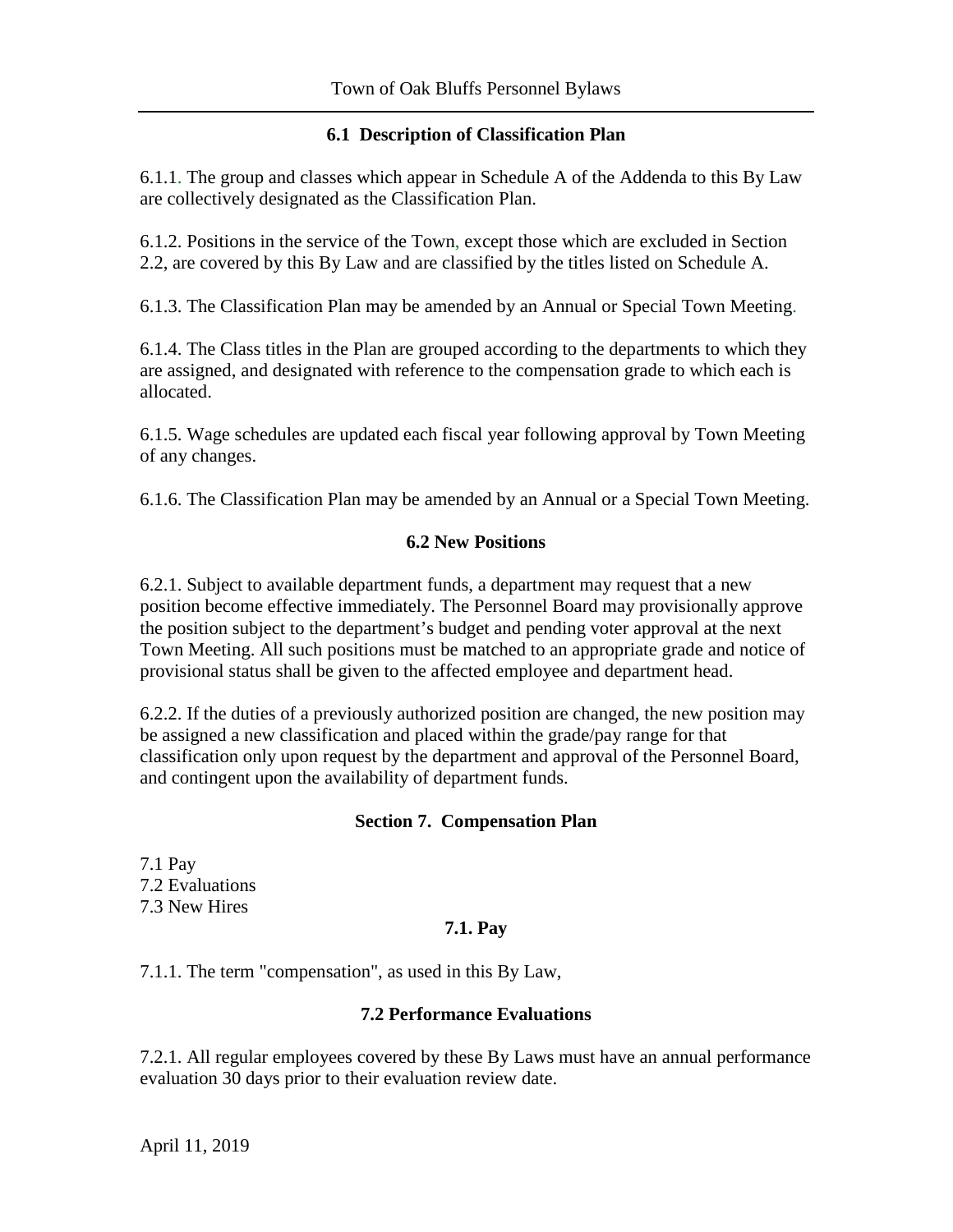7.2.2. Performance evaluations are conducted by the department head or his or her designee.

7.2.3. Step increases shall be based on available funds, merit and performance evaluations. Denial of a merit increase shall be subject to the grievance procedure.

### **7.3 New Hires**

7.3.1. The Personnel Board may authorize a hiring rate within a particular grade range for that position when supported by written evidence of exceptional circumstances and subject to the availability of funds within the department.

7.3.2. Probationary employees accrue vacation time, and sick leave which cannot be taken until after the 90 day probationary period. Vacation entitlement shall be effective after one year of continuous service.

# **CONDITIONS OF EMPLOYMENT**

#### **Section 8. Hiring Procedure**

| Procedure   | 8.1. |
|-------------|------|
| Advertising | 8.2. |
| Interview   | 8.3. |
| Physical    | 8.4. |

#### **8.1. Procedure**

8.1.1. The hiring of new employees is the responsibility of the department head of a department in which vacancy has occurred, subject to the approval of the Selectmen and Town Administrator. No new hires shall work unless and until all approvals occur and all paperwork has been completed.

8.1.2. The Town Administrator shall assist with job descriptions, advertising, preliminary selection of applicants, interviewing, input on the final selection, and orientation of the new hire.

#### **8.2. Advertising**

8.2.1. The Town Administrator shall post all vacancies for positions in the Town Hall and outlying bulletin boards and may advertise in a local paper for two weeks prior to the position interview. Copies shall be filed in the Personnel Office and with the Town Clerk before they are posted or submitted to the newspaper.

8.2.2. Advertisements include: The area of work (department), the position offered, qualifications, term of employment, hours per week, salary range, where to obtain and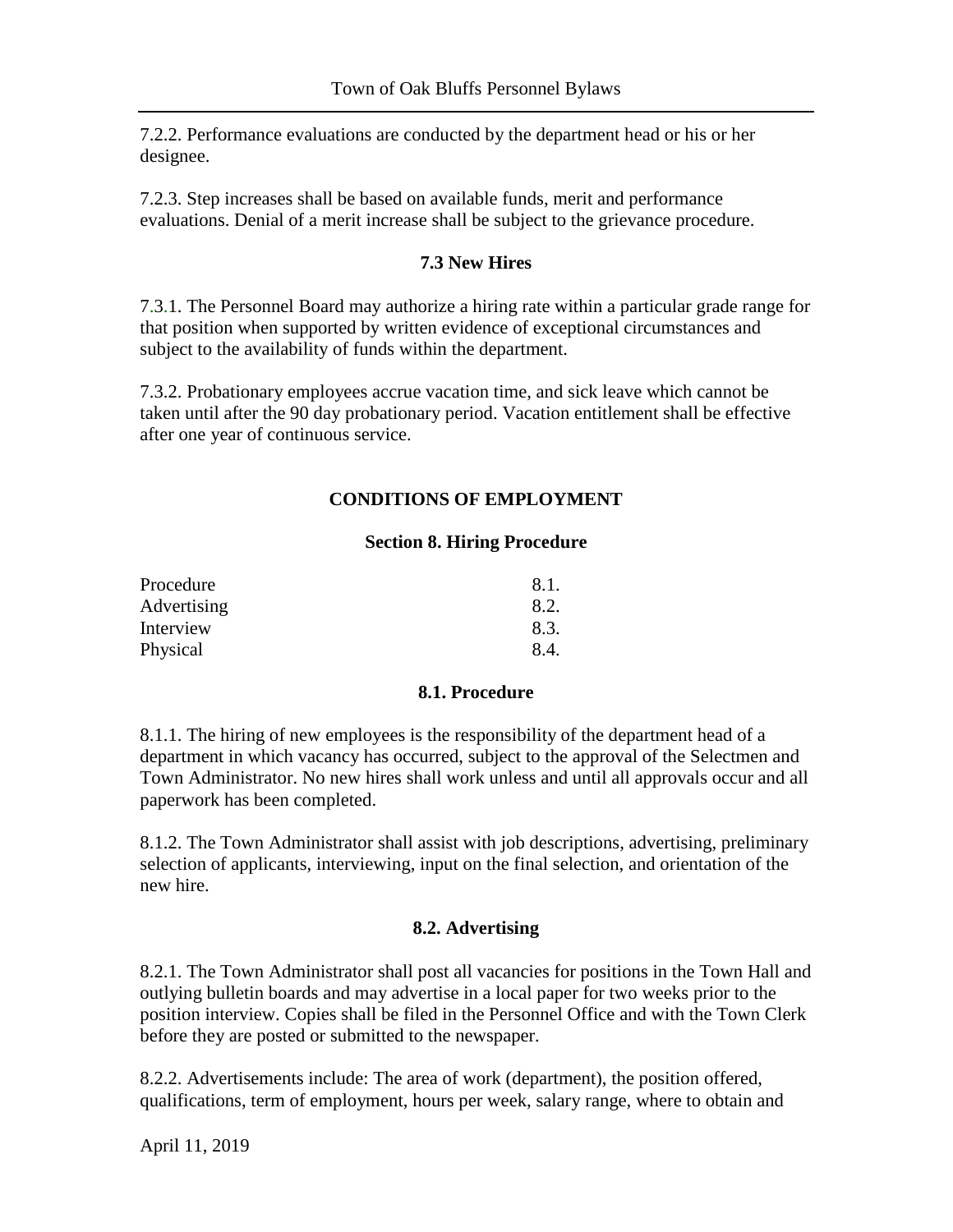deliver applications, and the closing date for applications. The Town of Oak Bluffs is always identified as an equal opportunity employer.

Note: Due to the specialized nature of public safety (Chapter 48 Section 42 of M.G. L. Strong Chief Law) The Oak Bluffs Police and Fire Departments have their own procedures for filling vacancies.

#### **8.3 Physical Examination**

8.3.1. The Town of Oak Bluffs may require any job applicant or employee to undergo a physical-examination including drug screening as a condition of employment.

8.3.2. The examining physician shall certify whether the applicant or employee is qualified to perform the essential functions of that position with or without reasonable accommodation and without significant risk to him or her or others.

# **Section 9. Work Week**

### **9.1 Regular Work Week**

9.1.1. Except where otherwise indicated the normal work week shall be 35 or 40 hours a week Monday through Friday.

9.1.2. Non-exempt employees shall be compensated at time and one half their regular hourly rate of pay for any hours worked over forty in any one work week. In the computation of overtime, the work week shall include paid absence on holidays, sick time, vacation days and personal time.

9.1.3. Salaried employees are exempt from the provisions of the Fair Labor Standards Act provided they satisfy criteria for exemption.

9.1.4. Normal work week for CCT paramedic/shift supervisors who work on a 24 hour shift rotation will be 42 hours per week.

#### **Section 9.2 Flexible Work Hours**

9.2.1 Purpose – To provide information and guidelines concerning the administration of the Town's flextime program.

9.2.2 Applicability – This program may be available to all employees covered by the Personnel Bylaws.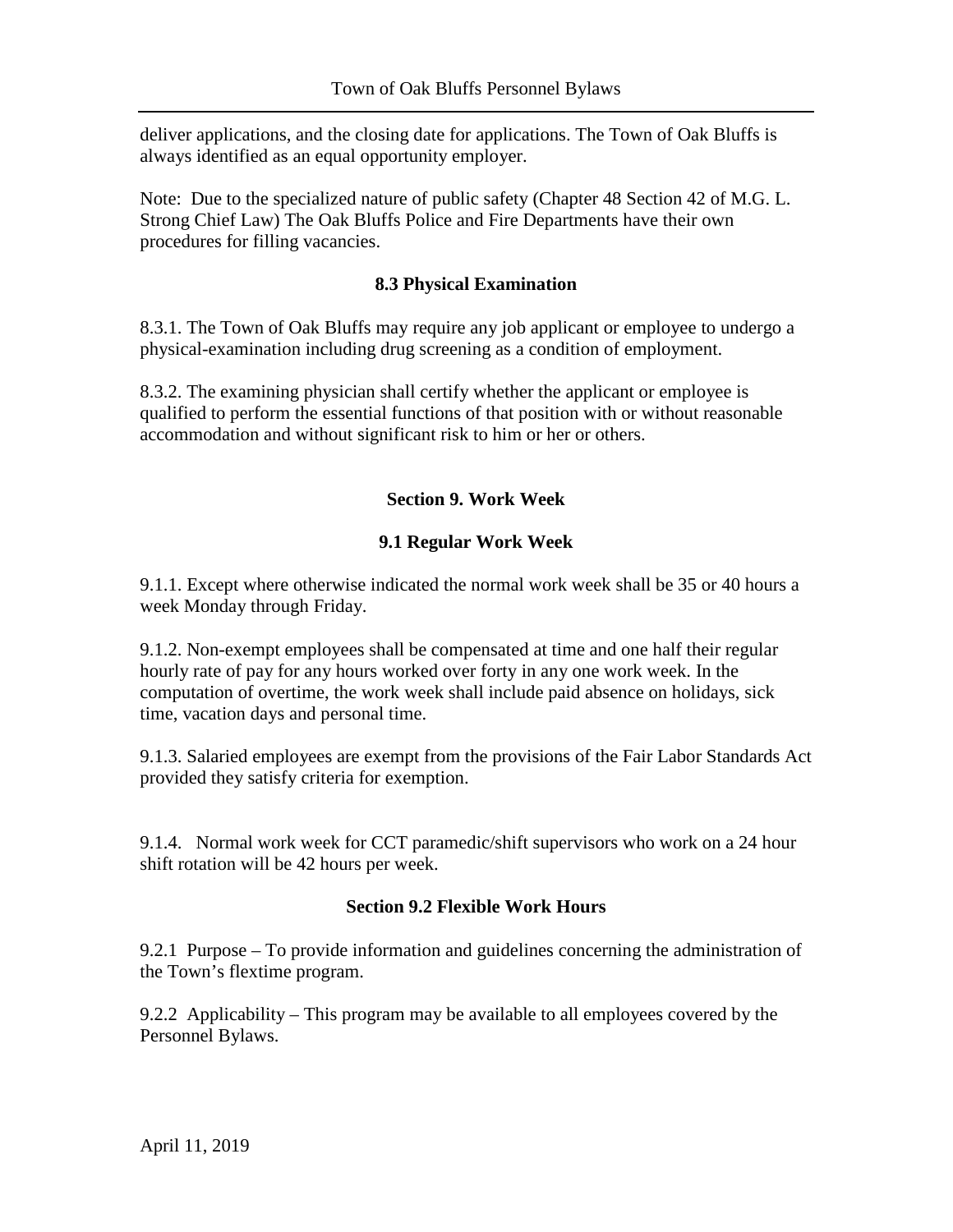9.2.3 Definition – Flextime: An alternate work schedule by which an employee may work within specified limits dictated by the needs of the job and subject to review and approval by the department head or appointing authority, and the Town Administrator.

#### 9.2.4 Policy

9.2.4.1 In an effort to accommodate the needs of employees within the context of organizational requirements and employee safety, to increase productivity and customer service, and to attract and retain highly motivated employees, the Town may authorize the implementation of flextime schedules. No flextime authorization shall adversely affect the ability of the department to remain fully open and available for the conduct of the public's business during normal working hours nor shall it cause any increase in cost.

9.2.4.2 Flextime is not a right of any Town employee. It is a privilege voluntarily agreed to by an employee and the Town of Oak Bluffs. Any flextime schedule must be agreed to in writing and signed by the department head or appointing authority, the Town Administrator and the employee. It may be determined that flextime is not appropriate under any circumstances for a particular position or operation. The Town Administrator, in consultation with the appropriate department head, may revoke flextime work schedules for any reason.

#### **Section 10. Grievance Procedure**

| Reporting   | 10.1 |
|-------------|------|
| The Hearing | 10.2 |
| The Ruling  | 10.3 |

#### **10.1. Reporting**

10.1.1. Any employee in a non-bargaining unit, who is aggrieved by a decision of or by the alleged misconduct of any Town authority, elected or appointed, shall immediately report the incident to his or her supervisor. If the incident involves the supervisor, an initial report shall be made directly to the Town Administrator.

10.1.2. The supervisor or affected employee may petition the Personnel Board to hold a grievance meeting as soon as the facts have been ascertained and reduced to writing. In any event, the written notice is to be filed with in one (1) week of the incident and shall include a request for relief or remedy.

10.1.3. Massachusetts General Law, Chapter 40. Section 21B, defines "grievance" as a dispute between an employee and supervisor arising from an exercise of administrative discretion. This By Law expands that definition to include problems that may arise between any employee, a supervisor and an administrative authority.

10.1.4. Except where the authority is dictated by law, the Board's jurisdiction to decide grievances includes those which involve elected as well as appointed personnel, with the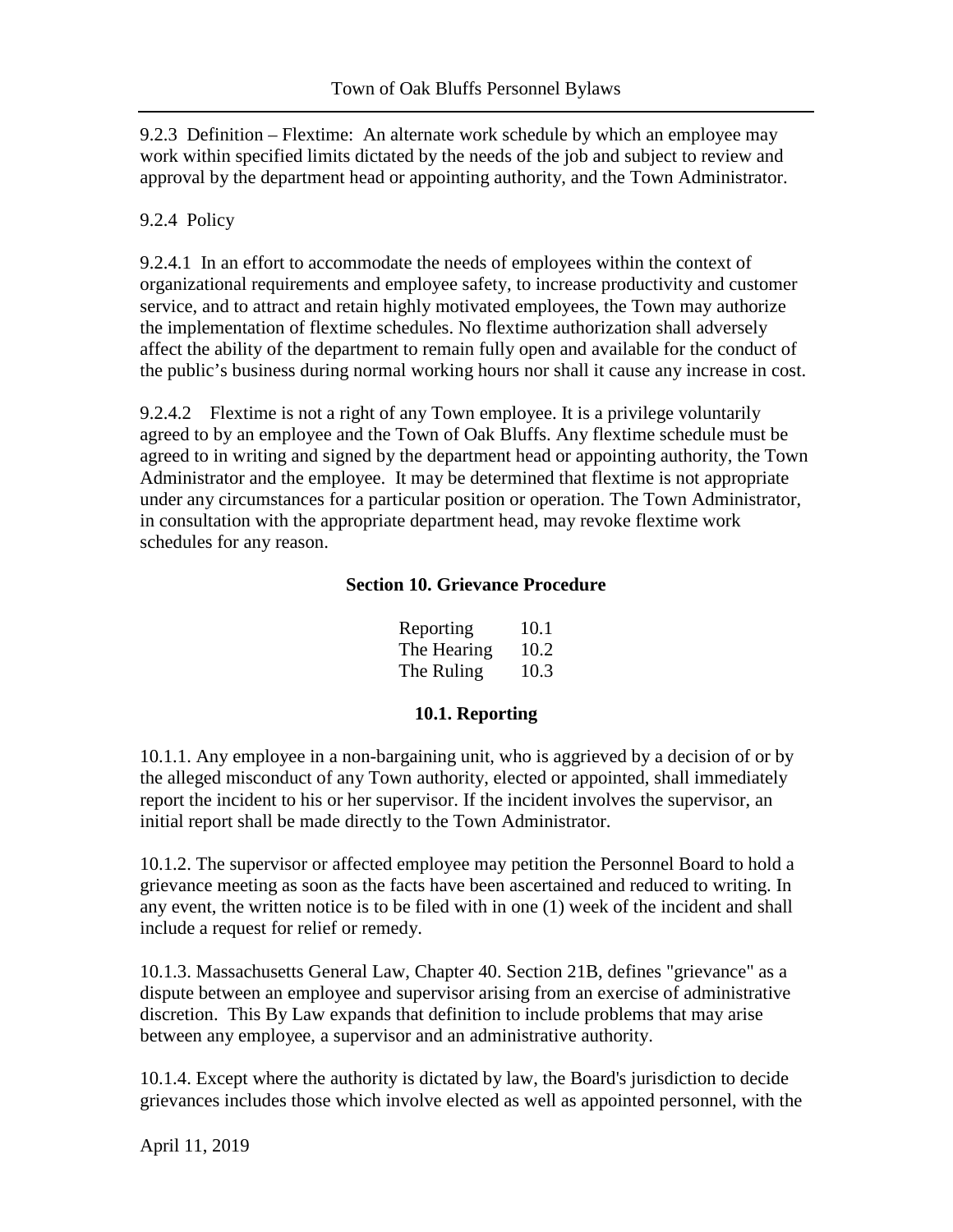exception of the school staff and employees covered under collective bargaining agreements.

#### **10.2 The Hearing**

10.2.1. Upon receipt of the grievance notice, the Town Administrator shall within ten (10) working days schedule a hearing and give notice to all those involved.

10.2.2. The Board will follow their established procedure for the purpose of conducting the grievance hearing.

### **10.3 The Ruling**

10.3.1**.** After hearing the grievance the Board shall issue its findings and render its decision which may affirm, deny or amend the requested remedy.

10.3.2. The Board's decision on a grievance on any matter covered by this By Law shall be final and binding on all parties.

10.3.3. A copy of the decision will be forwarded to affected parties and filed in the Town Administrator's office.

# **Section 11. Separation**

#### **11.1 Resignation**

11.1.1. All notices should be submitted in writing specifying the effective date of departure at least two weeks prior to the expected departure date. Such notice shall be submitted to the department head with a copy to the Town Administrator.

11.1.2. When possible the Personnel Administrator will conduct an exit interview.

# **Section 11.2 Layoff and Recall Procedure**

11.2.1**.** In the event a layoff becomes necessary as determined by the employer or vote of Town Meeting then the order of layoff will be determined by the following criteria:

Length of service to Town, department or classification. Need of critical service provided (license, certification)

11.2.2. Two weeks prior to a scheduled layoff the Town Administrator will notify the affected employees in hand and by certified mail detailing the effective date, any applicable recall rights, the process for continuation of medical insurance and unemployment claim filing.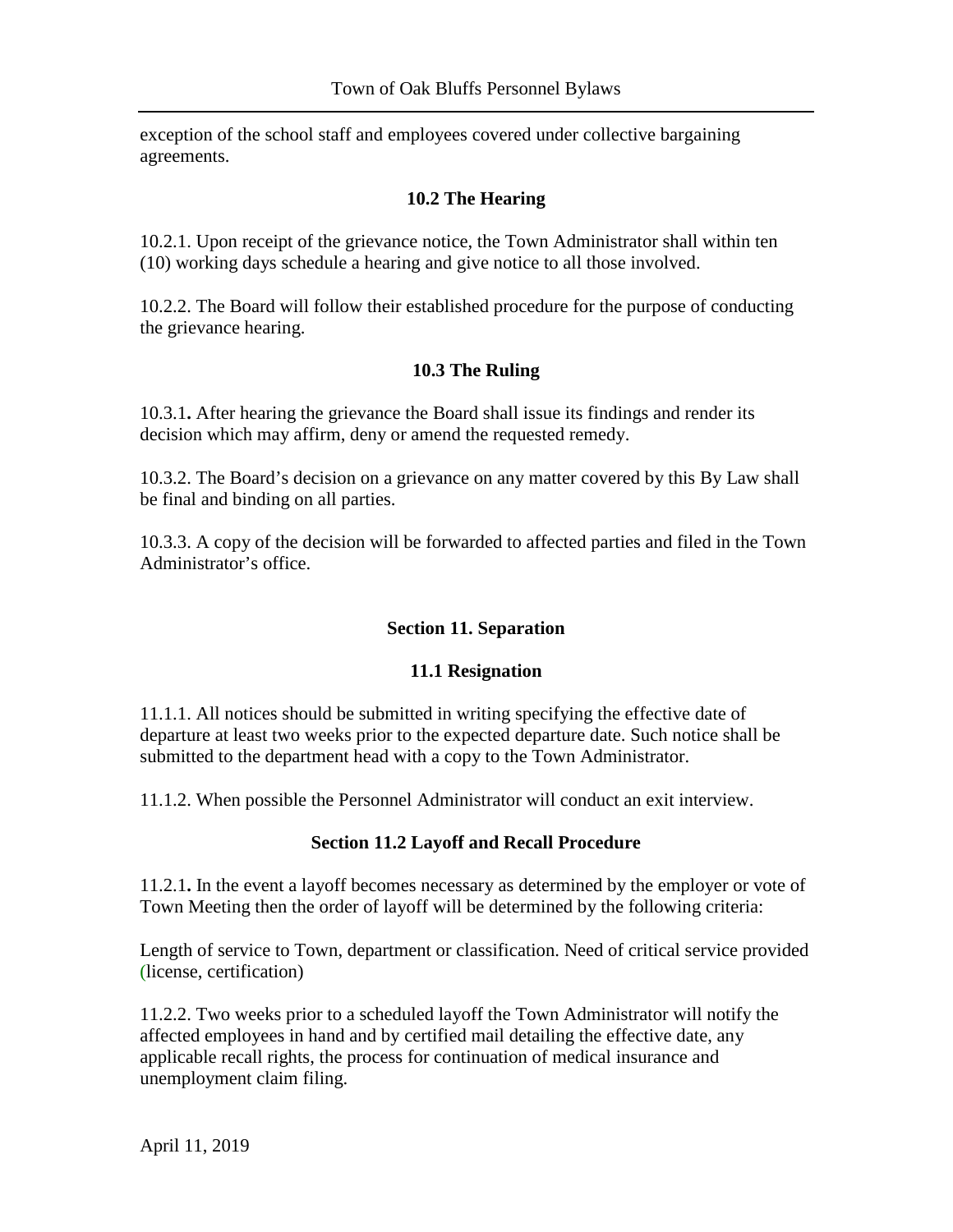11.2.3. Laid off employees are entitled to all wages accrued and vacation credits earned as of the lay off date.

11.2.4. Laid off employees will have recall rights for one full year. During that year, laid off employees shall be entitled to first consideration for any position they are qualified to fill before any position is declared vacant and advertised. No vacation or sick credits are earned during the layoff period.

11.2.5. Recall will be in the reverse order of the layoff. The last employee laid off will be the first eligible for recall. Recalled employees shall be notified of the recall by certified mail at the last known address of the employee. Said employee has two weeks to notify the Town of his or her intention to return. Failure to provide such notification shall result in termination of rights under this provision.

11.2.6. Upon recall employees-shall resume their seniority as if no layoff occurred. The period of layoff shall not be credited to seniority.

### **11.3. Disciplinary Procedures**

11.3.1. No regular employee who has completed the probationary period shall be suspended or discharged without just cause. This does not apply to new hires during the probationary period.

11.3.2. Except in cases requiring immediate and severe discipline no employee shall be suspended without pay or discharged unless the supervisor has given the employee three written warnings of specific incidents and these warnings have been forwarded to the Secretary and the Personnel Administrator.

# **BENEFITS**

#### **Section 12. Holidays**

| Designated Holidays | 12.1 |
|---------------------|------|
| <b>Holiday Pay</b>  | 12.2 |

#### **12.1. Designated Holidays**

12.1.1 All regular Town employees who work twenty (20) hours or more per week are entitled to the following twelve (12) holidays: New Year's Day Martin Luther King Jr. Day Presidents' Day Patriots' Day Memorial Day Independence Day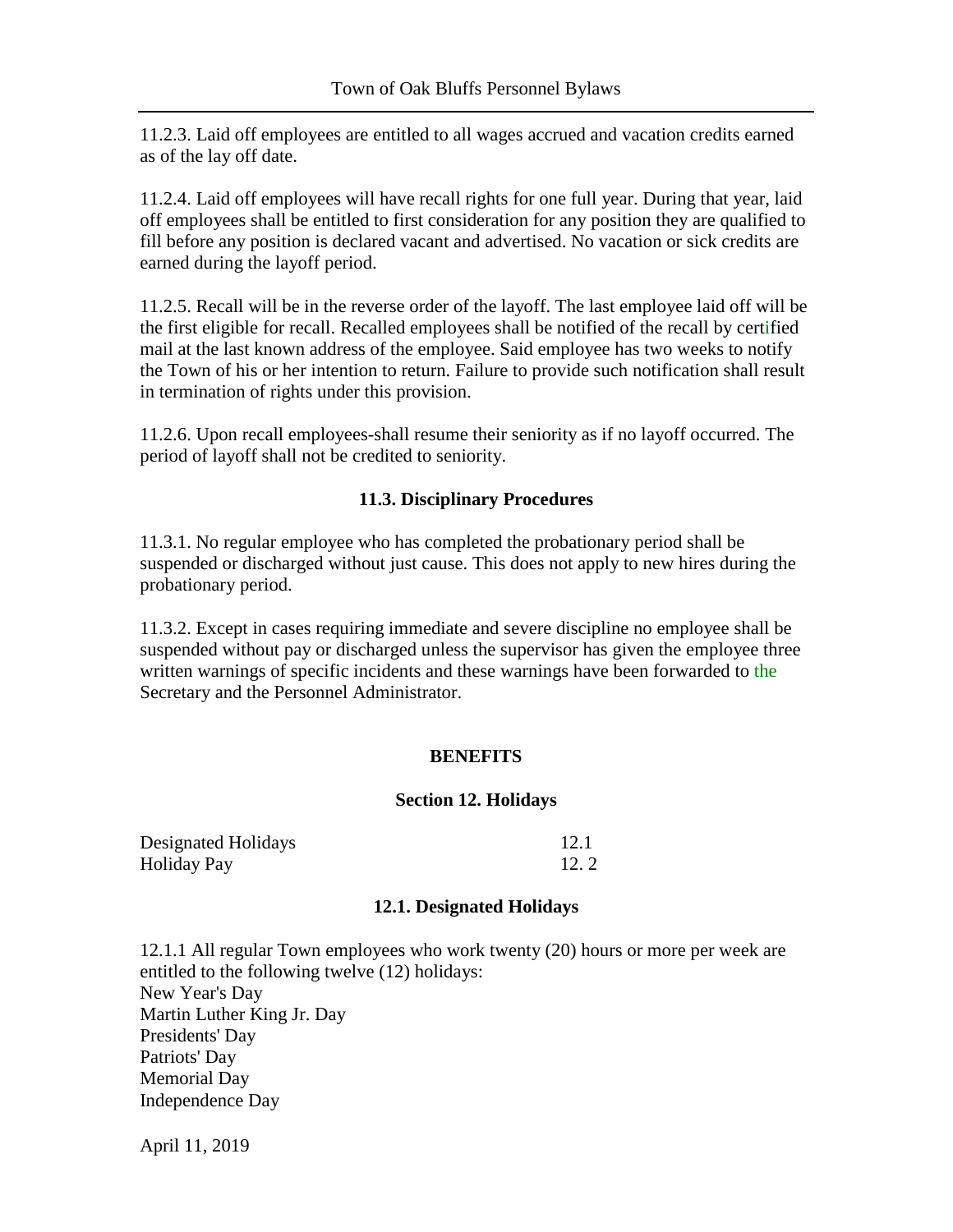Labor Day Columbus Day Veterans' Day Thanksgiving Day The Friday immediately following Thanksgiving Day Christmas Day

12.1.2. Whenever one of these holidays falls on a Saturday, the Friday before will be designated as the day off. If the holiday falls on a Sunday, the following Monday is observed as the holiday.

12.1.3. If a holiday falls during an employee's regularly scheduled vacation, a replacement day, mutually approved by the employee and the supervisor, shall be allowed.

# **12.2 Holiday Pay**

12.2.1. All non-exempt regular employees who work on a designated holiday will be paid at a double-time rate. Such work must be authorized by the supervisor. Holiday workers include those who are required to maintain essential services, and those on special assignment. There shall be no pyramiding of overtime.

12.2.2. Regular Fire- EMS employees who work on a designated holiday will be paid straight time plus time and one half for hours worked.

#### **Section 13. Vacation**

13.1. Regular full-time and part-time employees, working twenty hours or more, are eligible for paid vacation after one year of continuous service as follows:

| <b>Years of Employment</b> | <b>Vacation Time</b> |
|----------------------------|----------------------|
| One year                   | Two weeks            |
| <b>Five Years</b>          | Three weeks          |
| Ten Years                  | Four weeks           |
| <b>Twenty Years</b>        | Five weeks           |
| <b>Twenty Five Years</b>   | Six Weeks            |

Vacation scheduling shall be converted to a fiscal year basis after employee's one-year anniversary, accrue totals will be calculated from the initial date of hire as a regular employee.

13.2. One week of vacation is a normal five day work week.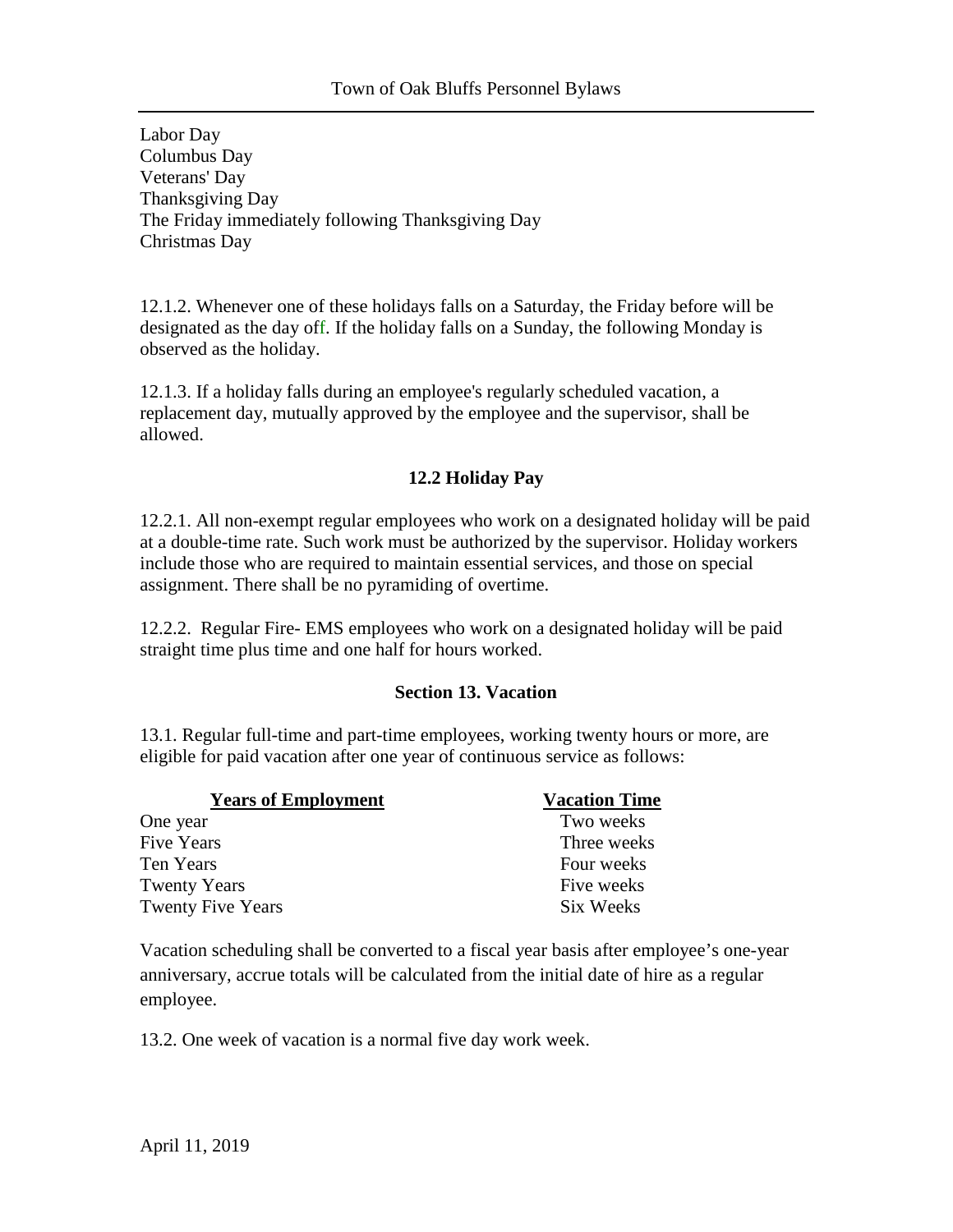13.3. Vacation time need not be taken all at once. A maximum of two weeks earned vacation may be carried over into the next fiscal year. The request to carry over must be submitted to and approved by the Department head and/or Town Administrator.

13.4. If a vacation includes a holiday, and additional day of vacation will be granted at a time mutually convenient for the employee and the supervisor.

13.5. Vacation time is considered an earned benefit. Unused vacation credit within the fiscal year will be paid upon retirement, resignation, layoff, or entrance into the armed forces. In the case of death, the cash value of the vacation credits will be paid to the estate of the deceased.

Vacation time pay-out will be pro-rated from the employees' anniversary until last date of employment with the Town for hours earned, not granted.

### **Section 14. Sick Leave**

| 14.1. |
|-------|
| 14.2. |
| 14.3  |
| 14.4  |
| 14.5. |
|       |

#### **14.1. Sickness**

14.1.1. Sick leave is defined as paid leave for regular employees who are unable to work due to illness or some other impairment, exposure to contagious disease, medical or dental care or because of an emergency illness within their immediate family.

14.1.2. An employee may be required to supply the personnel office with medical certification if the employee is out on sick leave for a period of five or more days.

14.1.3. Five consecutive days of sick leave credit may be used during any one year in the event of serious illness or emergency conditions within the immediate family, which includes a spouse or domestic partner, parent, a child, or other person under the employee's direct care irrespective of the Family Medical Leave Act or Small Necessities Leave Act.

# **14.2 Accumulation of Credit**

14.2.1. Regular full-time and part-time employees working twenty hours per week or more shall accrue

14.2.2. One hundred twenty (120) days of sick leave credit may be accumulated for use while employed by the Town. This sick leave credit is not convertible to a cash payment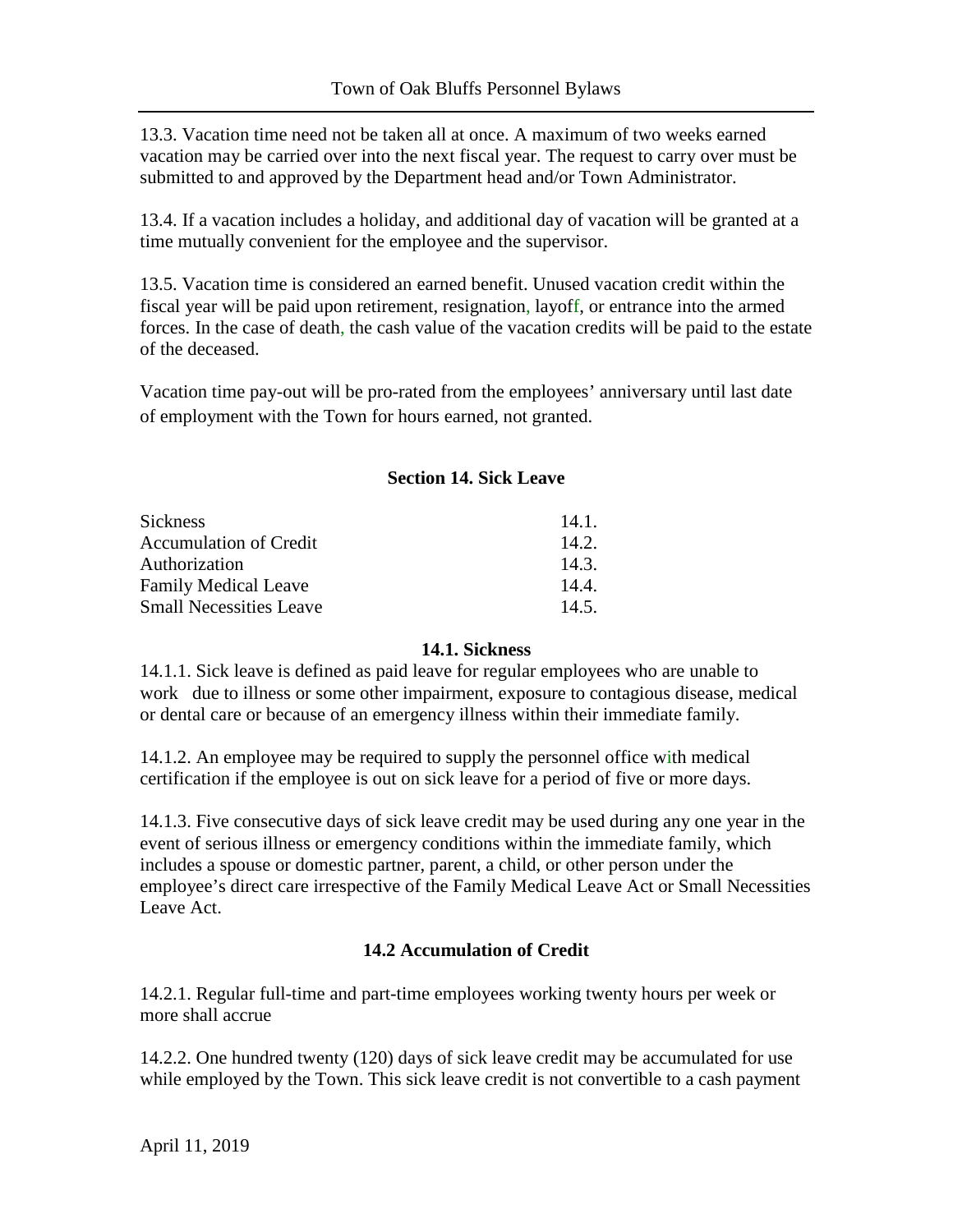at the time of separation except that at retirement sick leave may be converted to a cash payment equal to *1/2* the accumulated days for employees hired before July 1, 2014.

### **14.3 Authorization**

14.3.1. All sick leaves must be authorized by the supervisor, and immediately reported to the Personnel office on the appropriate form.

14.3.2. If the supervisor does not approve a sick leave request, the employee may submit a grievance to the Personnel Board.

### **14.4 The Family Medical Leave Act of 1993**

14.4.1. Regular employees are eligible for up to twelve weeks of unpaid, job protected leave for caring for certain family members and medical reasons. Employees are eligible if they have worked for the Town for at least one year, and have worked one thousand two hundred fifty hours (1250) over the previous twelve month period. (Reference: U.S. Department of Labor, Employment Standards Administration, Wage and Hour Division, Washington, DC. 20210. WH Publication 1420 - June 1993.)

14.2.2. The Town may designate extended leave as Family Medical Leave when appropriate and will notify the employee in writing.

# **14.5 The Small Necessities Leave Act of 1998**

14.5.1. Employees are eligible for 24 hours of unpaid leave during a twelve month period (fiscal year) for certain family obligations. If the leave is foreseeable, the employee must give seven days notice before the date the leave is to begin for the following purposes: 1. To Participate in school activities directly related to the education advancement of the employee's son/daughter, (e.g., attending parent-teacher conferences; enrolling child in school; interviewing for a new school).

2. To accompany employee's son/daughter to routine medical appointments, including visits for check-ups, vaccinations, etc.

3. To accompany an "elderly" relative of the employee (i.e., a person at least 60 years of age, related by blood or marriage to the employee, including the employee's parents) to routine medical/dental appointments, appointments for other professional services related to the elder's care (e.g., interviews at nursing or group homes).

# **Section 15. Special Leave**

#### **15.1 Bereavement Leave**

15.1. A paid leave of up to five days is granted in the event of a death of immediate family. Immediate family is defined as spouse, domestic partner, parent child, parent in law, brother, sister, grandparents. The leave must be authorized by the supervisor.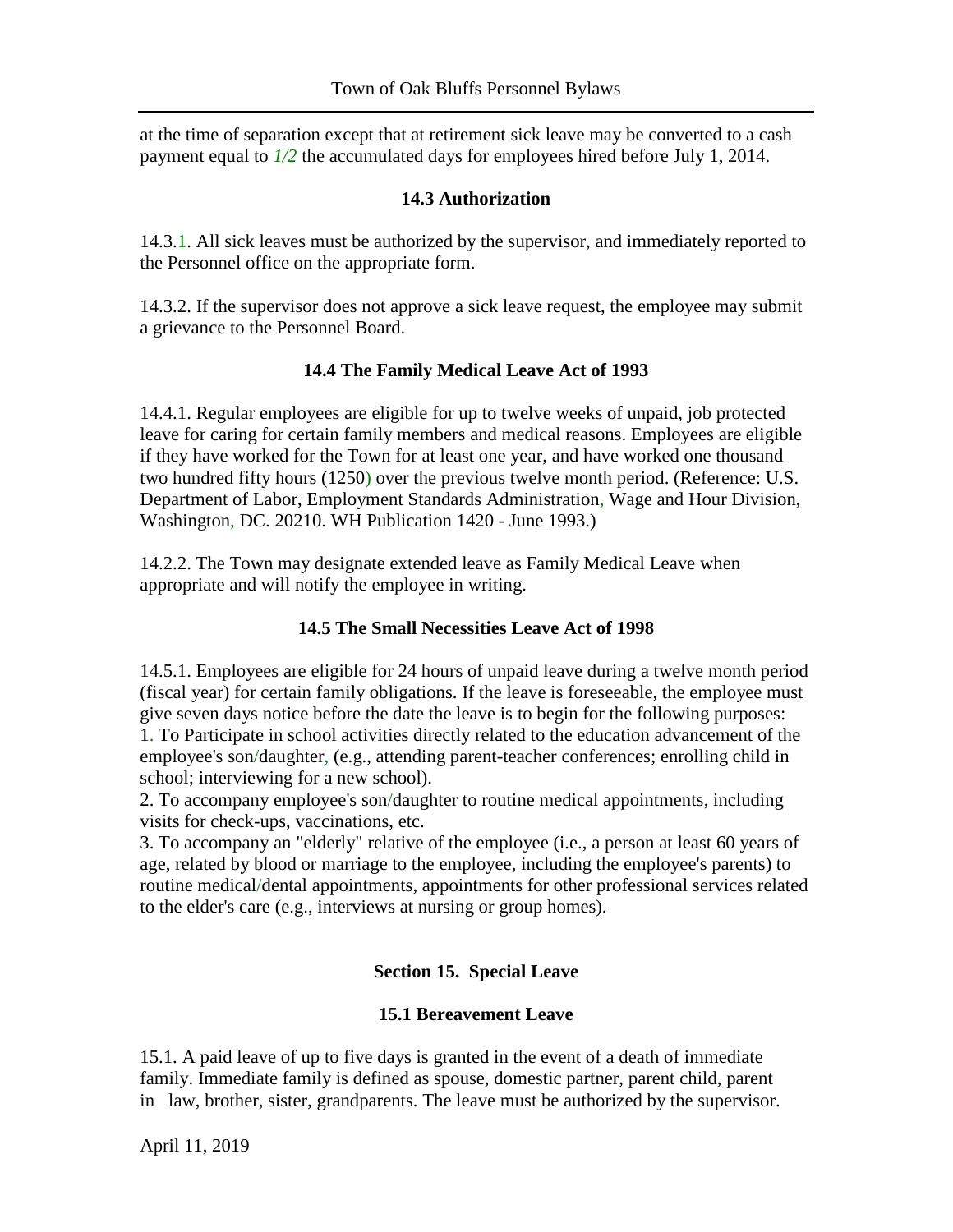Attendance at funerals for non-immediate family is at the discretion of the department head.

## **15.2 Jury Duty**

15.2. Full and part-time regular employees who receive a notice to report for jury duty shall continue to be paid their regular rate of compensation but shall be expected to return to work whenever they are released during the day. Evidence of jury duty should be submitted to the supervisor and Town Administrator.

### **15.3 Military Leave**

15.3.1. An employee of the Town who is a member of the Military Reserve or National Guard shall be granted leave of absence to perform military training duties in accordance with MGL Ch. 149 § 52A. Such absence for military training shall not affect the employee's right to receive vacation, sick leave and other benefits.

15.3.2. If said employee is full-time and has been in the employment of the town for at least one (1) year of continuous service, the town will compensate the employee up to ten (10) days of regular pay per calendar year for inactive or active duty training periods. The employee shall provide their Appointing Authority with a copy of the report to duty order and a request for leave form with the anticipated departure and return dates.

15.3.3. All other employees shall be granted leave by their Appointing Authority without pay for such period.

15.3.4 An employee who is call to active duty or enlisted in the Armed Forces of the United States shall be protected under the United States Employment and Reemployment Rights Act (USERRA) of 1994.

#### **15.4.1 Personal Days**

15.4.1. Full and part-time regular employees, working twenty hours or more per week, are eligible for a paid leave of three days a year. The purpose of the leave is to provide an opportunity for personal business. Personal days shall not be carried over into the next fiscal year.

15.4.2. Requests for personal days must be authorized by the supervisor, and immediately reported to the Personnel office on the appropriate form. Written requests should be submitted not less than seventy-two hours in advance, except in the case of emergency.

# **15.5 Leave of Absence (LOA)**

15.5.1. A leave without pay may be granted for a period not to exceed six months (180 days).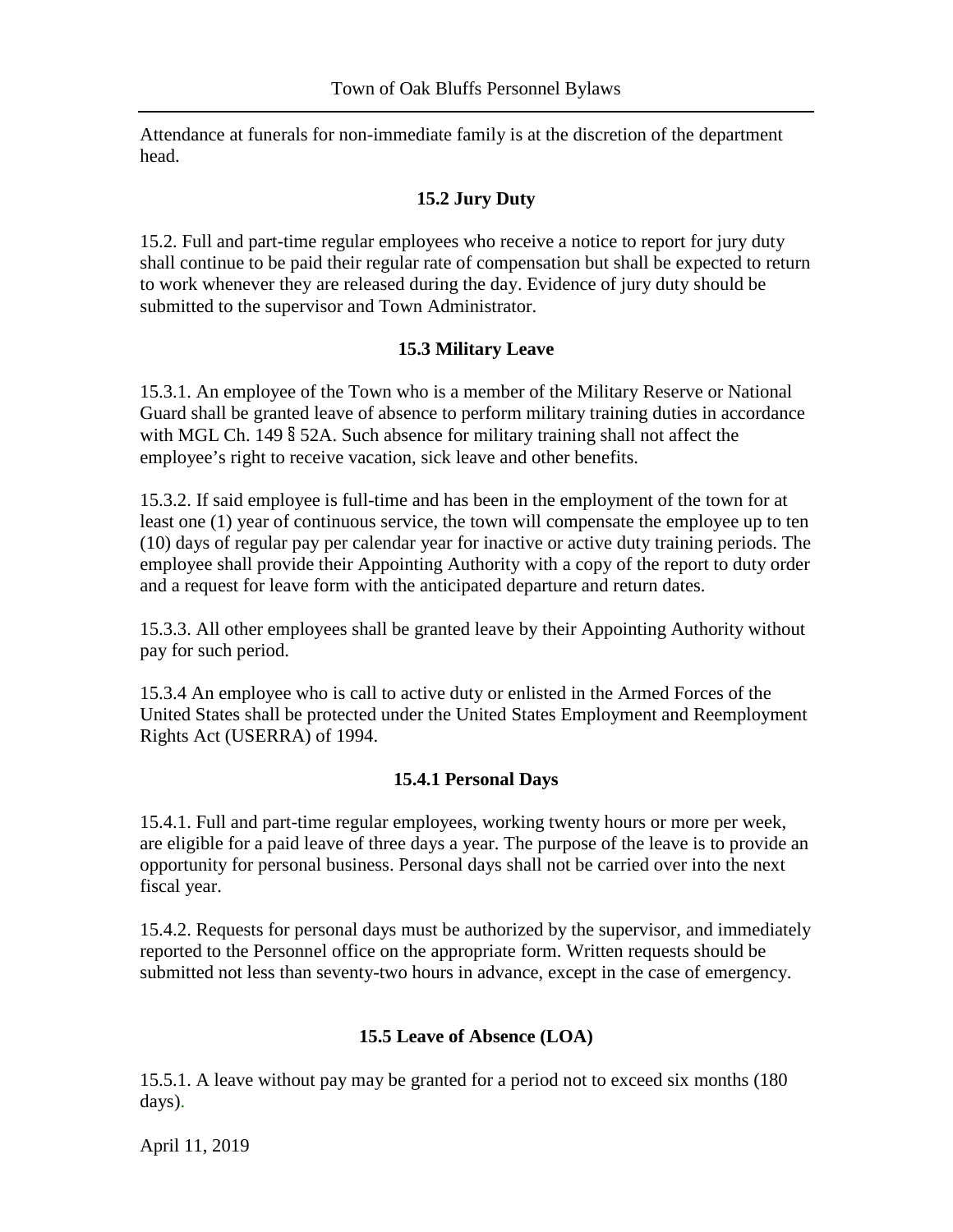15.5.2. The leave may be extended for two additional 90 day periods to enable an employee to complete another year of education or accomplish a project which may benefit the Town.

15.5.3. No vacation time, sick credit, or personal days shall accrue during an approved LOA Medical benefits may be continued only at the full expense of the employee for the duration of the LOA

15.5.4. An application for the LOA must be submitted through the supervisor to the Personnel Board for their consideration. Their decision will be based on:

- 1. The reason for request,
- 2. The potential for enhancing the employee's job qualifications and
- 3. The Town's ability to absorb the employee's work load. to hire a long-

#### **Section 16. Group Insurance**

| <b>Medical Insurance</b> | 16.1. |
|--------------------------|-------|
| Workers' Compensation    | 16.2. |
| <b>Retirement Plan</b>   | 16.3. |

#### **16.1. Medical Insurance**

16.1.1. Newly hired full-time and part-time regular employees are eligible for medical and life insurance coverage after a 90 waiting period from their start date.

16.1.2. The Town contributes seventy five per cent (75%) of the premium for a group insurance program covering family or an individual.

16.1.3. Eligible employees who retire from employment with the Town shall be entitled to continued coverage at their same rate, paid through a retirement system check deduction.

16.1.4. In the event of the death of a Town employee or retiree his or her spouse may continue to receive the same level of medical coverage by paying the rate for retired employees. The employee must have worked for the Town at least twenty hours per week year round and in full continuous employment for ten years for this coverage to be available.

# **16.2. Workers' Compensation**

16.2.1. Federal and state regulations mandate insurance against on-the-job accidents. (See the Massachusetts Worker's Compensation Act). Any job related accident must be reported immediately to the supervisor who shall submit an Employee Accident Form to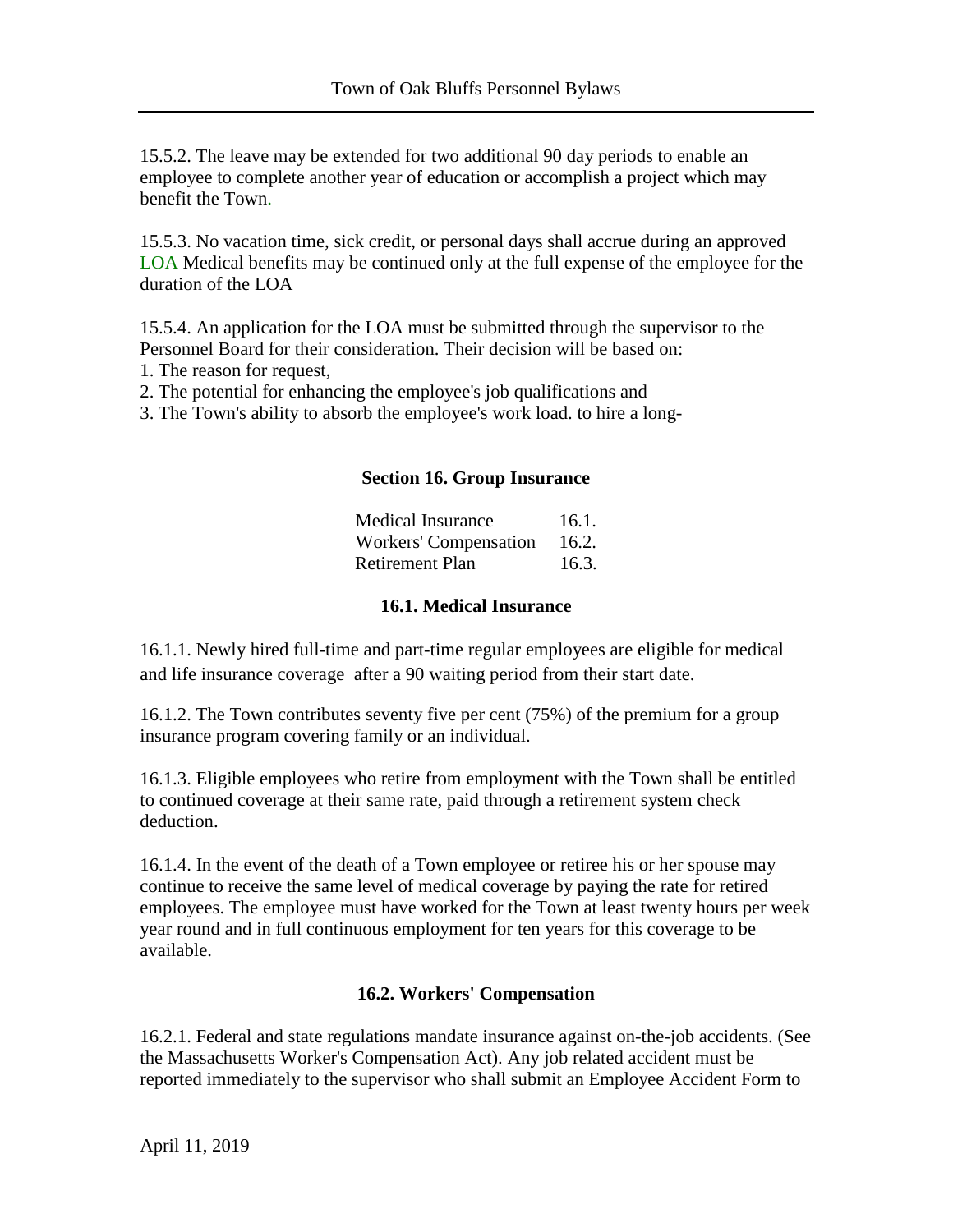the Personnel office even if it does not require farther medical attention. The payment of a claim depends upon timely notification. All incidents must be reported.

16.2.2. Any job related accident must be reported immediately to the supervisor who shall submit an Employee Accident form to the Personnel office even if it does not require farther medical attention. The payment of a claim depends upon timely notification. All incidents are to be reported even if they seem to be harmless. If in doubt as to whether the accident is serious enough to report to Personnel, it should be reported.

16.2.3. In approved Worker's compensation cases the Town will pay the difference between the statutory amount and the employee's regular rate through use of employee's accrued sick time if available, for a period not to exceed 120 days.

### **16.3 Retirement Plan**

16.3.1. Regular full-time and part-time employees accumulate savings in the Dukes County Contributory Retirement Plan through an authorized weekly payroll deduction. This mandatory deduction begins on the day of hire at the then current prevailing percentage.

16.3.2. Employee contributions to the pension plan may be augmented through payments by the Town.

# **Section 17. Seniority**

17.1. Seniority for employees covered under these By Laws shall be determined by the length of continuous service beginning on the first day of employment with the Town.

17.2. Seniority shall not be affected by required military leave, authorized vacation leave, sick leave, bereavement leave, maternity leave and authorized LOA. Seniority shall be a consideration for promotions.

#### **Section 18. Longevity Pay**

18.1. Regular full time and part time employees hired after July 1, 2014 shall be eligible for longevity based upon years of continuous service as follows:

| After the completion of five years                  | \$300.00  |
|-----------------------------------------------------|-----------|
| After the completion of ten years                   | \$500.00  |
| After the completion of fifteen years               | \$800.00  |
| After the completion of twenty years                | \$1000.00 |
| After the completion of twenty-five years           | \$1500.00 |
| After the completion of thirty years and thereafter | \$2000.00 |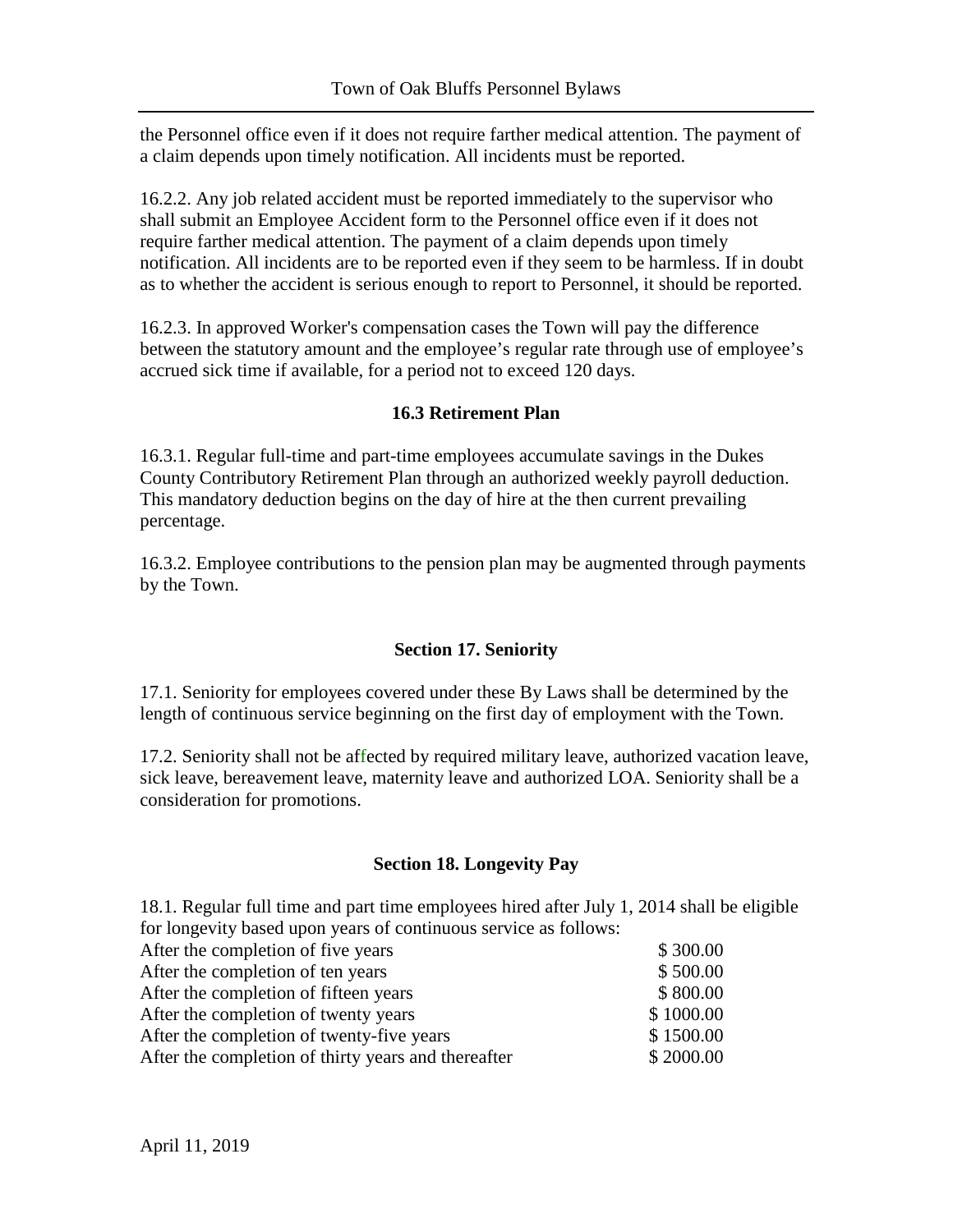| Regular full-time and part-time employees hired before July 1, 2014 shall be eligible for |           |
|-------------------------------------------------------------------------------------------|-----------|
| longevity based upon years of continuous service as follows:                              |           |
| After the completion of three years                                                       | \$300.00  |
| After the completion of five years                                                        | \$500.00  |
| After the completion of ten years                                                         | \$1000.00 |
| After the completion of 15 years                                                          | \$1500.00 |
| After the completion of 20 years                                                          | \$2000.00 |
| After the completion of 25 years and thereafter                                           | \$2500.00 |

18.2 Payment is made during December to eligible employees. Elected officials shall not be eligible for longevity pay. A pro-rated portion shall be paid to the otherwise eligible employees whose service has terminated during the period or to the estate of an employee who has died.

#### **Section 19. Amendments**

19.1. All amendments to the By-Law must be ratified by vote of the Town Meeting and endorsed by the Secretary of State of the Commonwealth. Amendments are entered on the warrant by vote of the Personnel Board and may be endorsed by the Selectmen or other concerned agencies.

#### **19.2 Petitioned Amendments**

19.2.1. An amendment to the By-Law may be presented to the Town Meeting by petition if signed by one hundred (100 ) registered voters and submitted to the Personnel Board in a timely fashion, but in no event submitted less then ninety (90 ) days prior to said meeting.

19.2.2. The Board, after at least three days written notice to the petitioners and to the departments affected, shall hold formal hearings to consider the merits of the proposed amendment.

19.2.3. If the Personnel Board fails to act on the petitioned amendment within thirty (30) days of the hearing, it will be deemed that the Board has disapproved the amendment. The petition may then be presented to the Town Meeting without Personnel Board sponsorship.

#### **19.3. Errors and Omissions**

19.3.1. If any section of the By-Law is found invalid it shall not invalidate any other provision.

19.3.2. Adoption of said By Laws shall be in replacement of and not in addition to the existing Personnel By Laws. The printing of the warrant shall serve as public notification by the Personnel Board of said revision.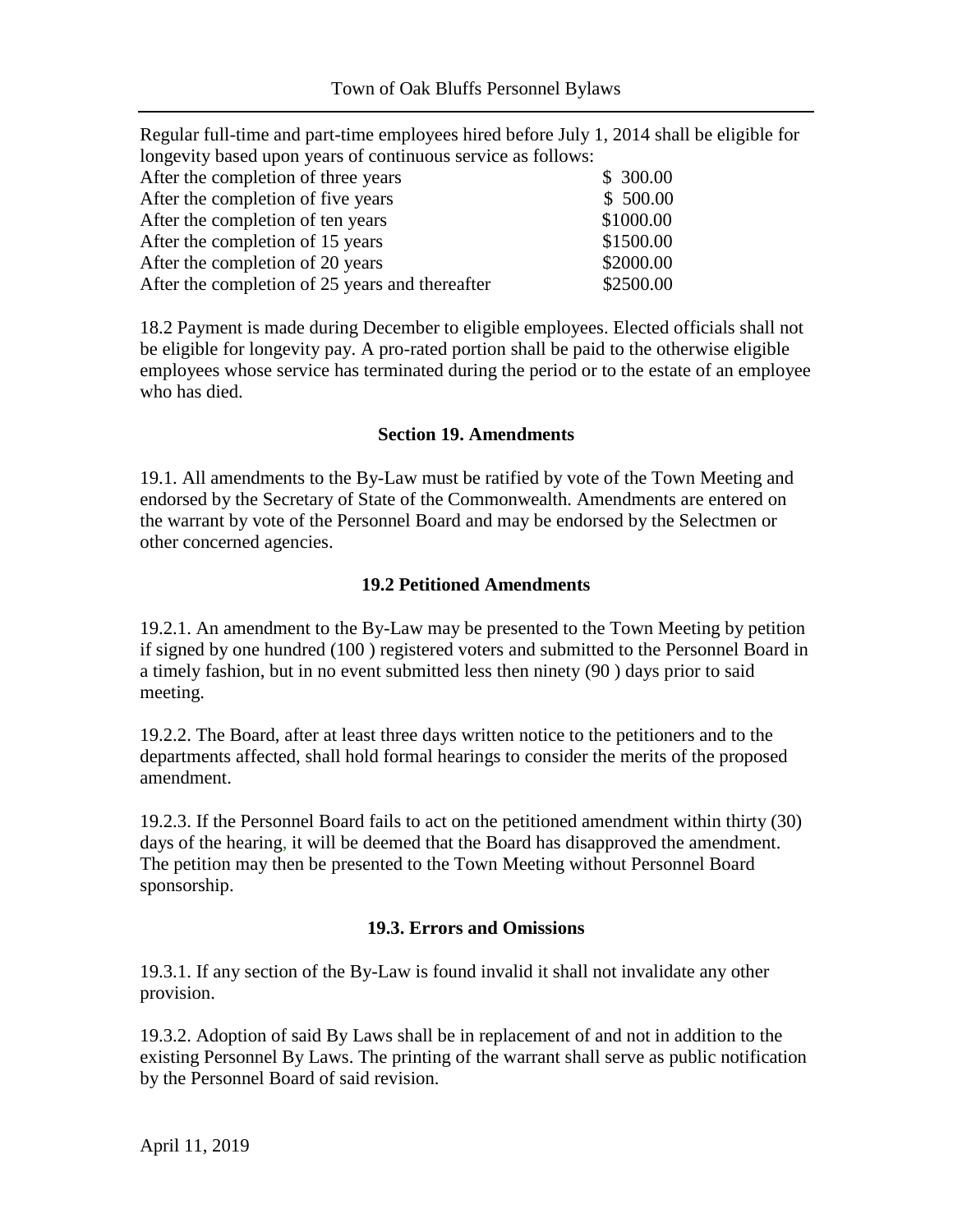|                    | <b>Position</b>                        |  |  |  |  |  |  |
|--------------------|----------------------------------------|--|--|--|--|--|--|
| <b>Grade Level</b> | <b>Title</b>                           |  |  |  |  |  |  |
| I                  | Administrative Assistant (Marina)      |  |  |  |  |  |  |
|                    | Administrative Assistant (Police)      |  |  |  |  |  |  |
|                    | Admin Assistant (BOS)                  |  |  |  |  |  |  |
|                    | Administrative Assistant (Fire)        |  |  |  |  |  |  |
| $\mathbf{I}$       | Office Administrator (Police)          |  |  |  |  |  |  |
|                    | Office Administrator (Fire)            |  |  |  |  |  |  |
|                    | Planning Board Administrator           |  |  |  |  |  |  |
|                    | <b>Assistant Treasurer - Collector</b> |  |  |  |  |  |  |
|                    | <b>Assistant Town Accountant</b>       |  |  |  |  |  |  |
|                    | <b>Animal Control Officer</b>          |  |  |  |  |  |  |
|                    | Executive Assistant (BOS)              |  |  |  |  |  |  |
|                    | Deputy Shellfish Constable             |  |  |  |  |  |  |
| Ш                  | <b>COA</b> Administrator               |  |  |  |  |  |  |
|                    | <b>Town Accountant</b>                 |  |  |  |  |  |  |
|                    | <b>Treasurer - Collector</b>           |  |  |  |  |  |  |
|                    | <b>Town Clerk</b>                      |  |  |  |  |  |  |
|                    | <b>Assistant Town Administrator</b>    |  |  |  |  |  |  |
|                    | <b>Library Director</b>                |  |  |  |  |  |  |
|                    | Principal Assessor                     |  |  |  |  |  |  |
|                    | IT Manager                             |  |  |  |  |  |  |
|                    | <b>Harbor Master</b>                   |  |  |  |  |  |  |
|                    | <b>Wastewater Facilities Manager</b>   |  |  |  |  |  |  |
|                    | Shellfish Constable                    |  |  |  |  |  |  |
| IV                 | Highway Superintendent                 |  |  |  |  |  |  |
|                    | Police Chief                           |  |  |  |  |  |  |
|                    | Fire Chief                             |  |  |  |  |  |  |
| $\rm V$            | <b>Town Administrator</b>              |  |  |  |  |  |  |

# Schedule A: Classification Schedule, Non-Union